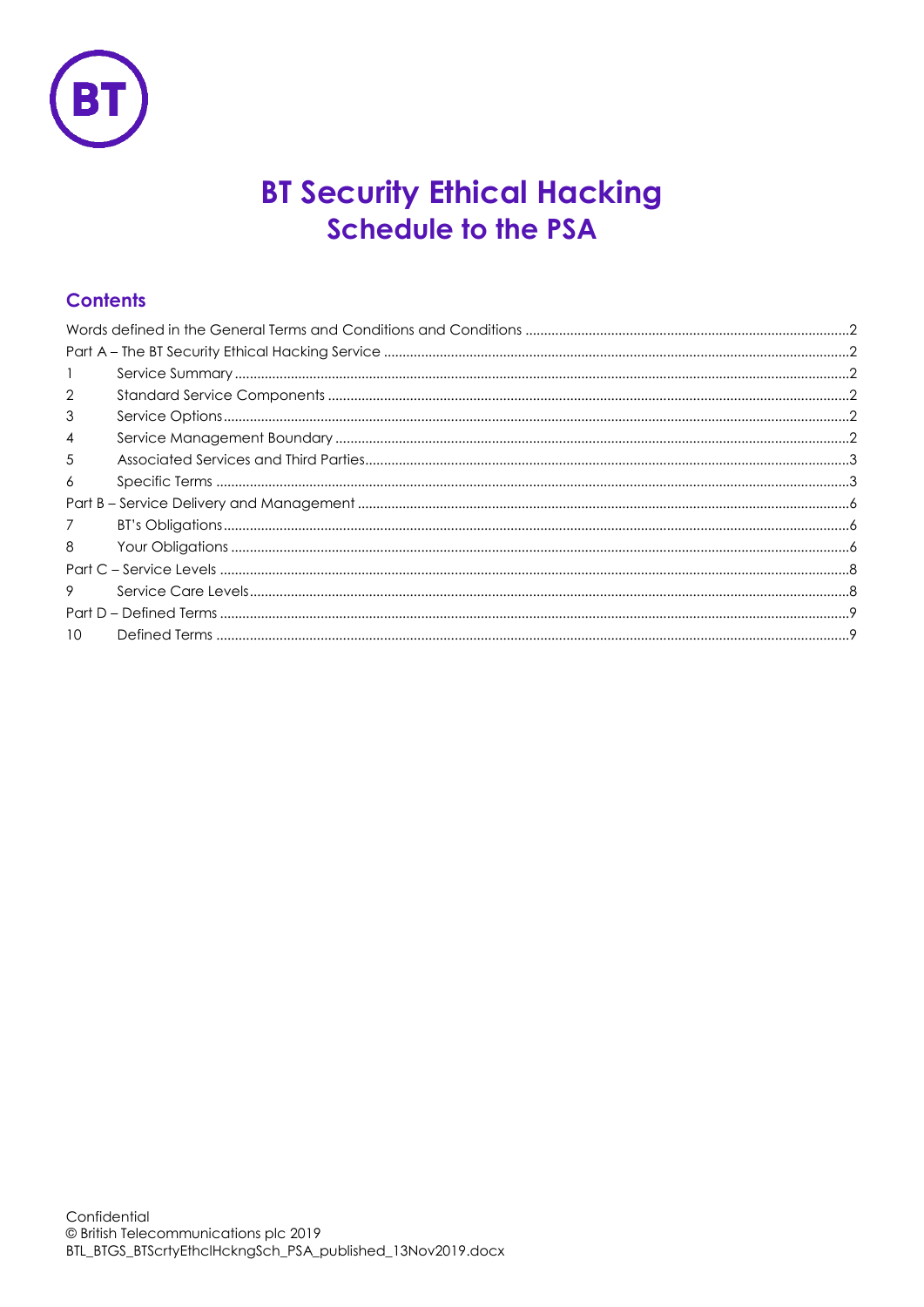

## <span id="page-1-0"></span>**Words defined in the General Terms and Conditions and Conditions**

Words that are capitalised but have not been defined in this Schedule have the meanings given to them in the General Terms and Conditions.

## <span id="page-1-1"></span>**Part A – The BT Security Ethical Hacking Service**

#### <span id="page-1-2"></span>**1 Service Summary**

BT will provide you with an ethical hacking service that will assess the vulnerability of your applications, network, people, procedures and policies comprising:

- 1.1 the Standard Service Components; and
- 1.2 any of the Service Options as set out in any applicable SoW,

up to the point of the Service Management Boundary as set out in Paragraph [4](#page-1-5) ("**BT Security Ethical Hacking Service**").

## <span id="page-1-3"></span>**2 Standard Service Components**

BT will provide you with all the following standard service components ("**Standard Service Components**") in accordance with the details as set out in any applicable SoW:

- 2.1 **Vulnerabilities Testing**: BT will conduct a testing for Vulnerabilities.
- 2.2 **Testing Plan**: BT will provide a plan for carrying out the testing that BT will conduct.
- 2.3 Status Reports: BT will provide you with regular status reports containing any critical and high risk Vulnerabilities identified during the assessment and any steps that may be required to remediate the Vulnerabilities.
- 2.4 **Preliminary Report**: BT will provide you with a Preliminary Report on the date that BT completes the testing activities or as soon reasonably practicable after the date that BT completes the testing activities.
- 2.5 **Final Report**: BT will provide you with a Final Report that will contain all the Vulnerabilities that BT identified during the testing within 10 Business Days after the date we complete the testing.

#### <span id="page-1-4"></span>**3 Service Options**

- 3.1 BT will provide you with any of the following options ("**Service Options**") as set out in any applicable SoW and in accordance with the details as set out in that SoW:
	- 3.1.1 Web Application Vulnerability Assessment;
	- 3.1.2 Network Vulnerability Assessment;
	- 3.1.3 Host Configuration Review;
	- 3.1.4 Mobile Application Vulnerability Assessment;
	- 3.1.5 Wireless Vulnerability Assessment;
	- 3.1.6 Source Code Review;
	- 3.1.7 Penetration Testing;
	- 3.1.8 Retesting;
	- 3.1.9 Firewall Policy Review;
	- 3.1.10 Social Engineering;
	- 3.1.11 Vehicle Vulnerability Assessment;
	- 3.1.12 Denial of Service Vulnerability Assessment;
	- 3.1.13 Assume Breach;
	- 3.1.14 Red Teaming; and
	- 3.1.15 OSINT Assessment.
- 3.2 Service Options may not be available in all countries.

#### <span id="page-1-5"></span>**4 Service Management Boundary**

- <span id="page-1-6"></span>4.1 BT will provide the BT Security Ethical Hacking Service in accordance with Part B of this Schedule and as set out in any applicable SoW, performing the BT Security Ethical Hacking Service either on your premises or remotely ("**Service Management Boundary**").
- 4.2 BT will have no responsibility for the BT Security Ethical Hacking Service outside the Service Management Boundary.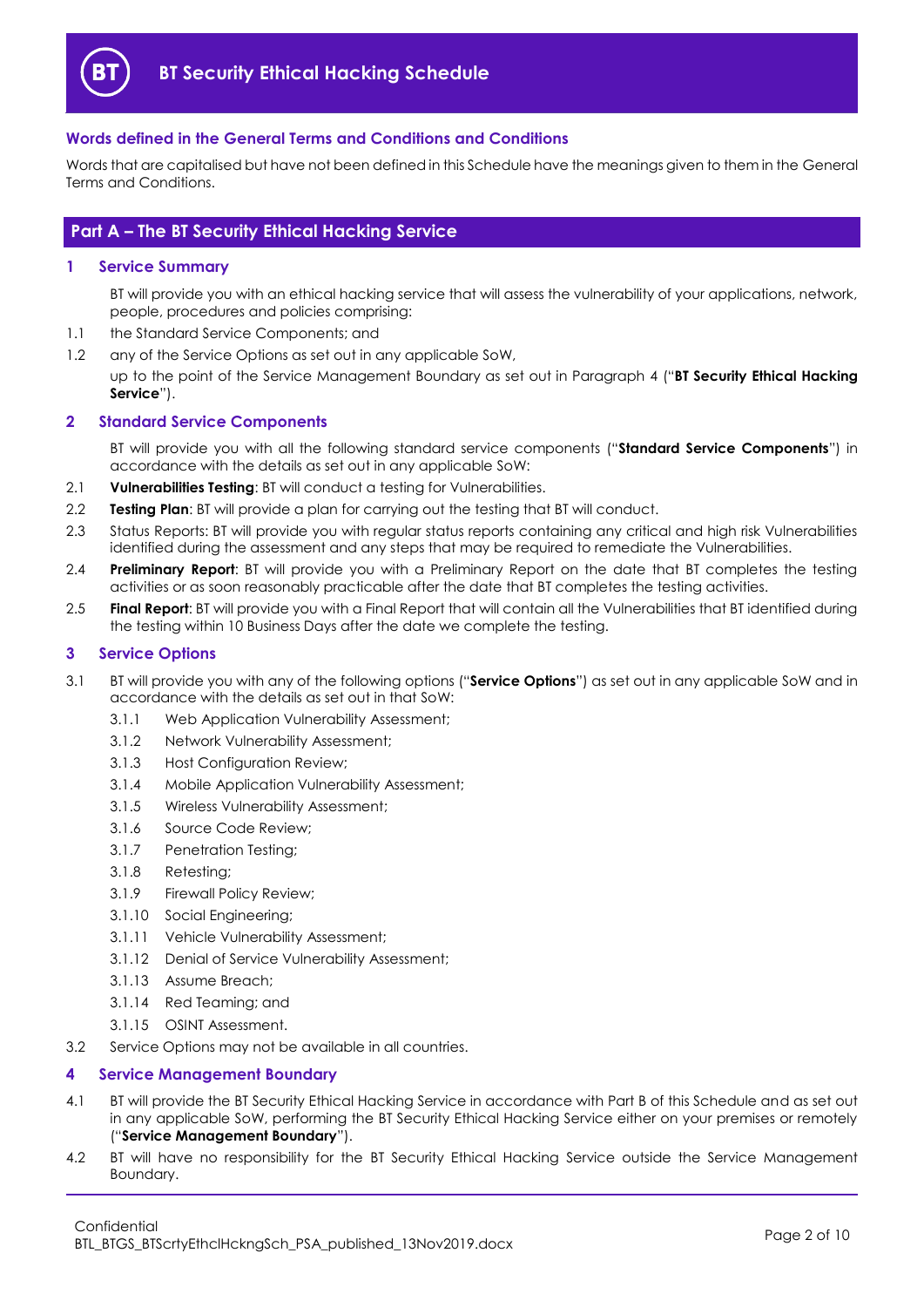

4.3 BT does not make any representations, whether express or implied, about whether the BT Security Ethical Hacking Service will operate in combination with any Customer Equipment or other equipment and software.

#### <span id="page-2-0"></span>**5 Associated Services and Third Parties**

5.1 If BT provides you with any services other than the BT Security Ethical Hacking Service, this Schedule will not apply to those services and those services will be governed by their separate terms.

#### <span id="page-2-1"></span>**6 Specific Terms**

- <span id="page-2-5"></span><span id="page-2-2"></span>6.1 Minimum Period of Service
	- 6.1.1 You may request an extension to the BT Security Ethical Hacking Service for a Renewal Period by Notice in writing to BT at least 10 Business Days before the end of the Minimum Period of Service or Renewal Period ("**Notice of Renewal**").
	- 6.1.2 If you issue a Notice of Renewal in accordance with Paragrap[h 6.1.1,](#page-2-2) BT will extend the BT Security Ethical Hacking Service for the Renewal Period and both of us will continue to perform each of our obligations in accordance with the Agreement.
	- 6.1.3 If you do not issue a Notice of Renewal in accordance with Paragraph [6.1.1,](#page-2-2) BT will cease delivering the BT Security Ethical Hacking Service at the time of 23:59 on the last day of the Minimum Period of Service or subsequent Renewal Period.
	- 6.1.4 BT may propose changes to this Schedule or the Charges (or both) by giving you Notice at least 10 Business Days prior to the end of the Minimum Period of Service and each Renewal Period ("**Notice to Amend**").
	- 6.1.5 Within 10 Business Days of any Notice to Amend, you will provide BT Notice:
		- (a) agreeing to the changes BT proposed, in which case those changes will apply from the beginning of the following Renewal Period;
		- (b) requesting revisions to the changes BT proposed, in which case both of us will enter into good faith negotiations for the remainder of that Minimum Period of Service or Renewal Period, as applicable, and, if agreement is reached, the agreed changes will apply from the beginning of the following Renewal Period; or
		- (c) terminating the Agreement at the end of the Minimum Period of Service or Renewal Period, as applicable.
	- 6.1.6 If we have not reached agreement in accordance with Paragraph [6.1.5\(b\)](#page-2-3) by the end of the Minimum Period of Service or the Renewal Period, the terms of this Schedule will continue to apply from the beginning of the following Renewal Period unless you give Notice in accordance with Paragraph [6.1.5\(c\)](#page-2-4) or BT may give Notice of termination, in which case BT will cease delivering the BT Security Ethical Hacking Service at the time of 23:59 on the last day of the Minimum Period of Service or subsequent Renewal Period as applicable.

#### <span id="page-2-4"></span><span id="page-2-3"></span>6.2 **Termination for Convenience**

For the purposes of Clause 13.1 of the General Terms and Conditions, either of us may, at any time after the Operational Service Date and without cause, terminate the BT Security Ethical Hacking Service or any applicable SoW by giving 10 Business Days' Notice to the other.

#### 6.3 **Customer Committed Date**

- 6.3.1 If you request a change to the BT Security Ethical Hacking Service or any part of the BT Security Ethical Hacking Service, then BT may revise the Customer Committed Date to accommodate that change.
- 6.3.2 BT may expedite delivery of the BT Security Ethical Hacking Service for operational reasons or in response to a request from you, but this will not revise the Customer Committed Date.
- 6.3.3 If BT discovers a Virus in your software, system, network, data or Application, BT may revise the Customer Committed Date.

#### 6.4 **Invoicing**

- 6.4.1 Unless set out otherwise in any applicable SoW, BT will invoice you for the following Charges in the amounts set out in any applicable SoW:
	- (a) Professional Services Charges; and
	- (b) any Termination Charges incurred in accordance with Paragraph [6.5](#page-3-0) upon termination of the relevant Service.
- 6.4.2 BT may invoice you for any of the following Charges in addition to those set out in any applicable SoW:
	- (a) Charges for commissioning the BT Security Ethical Hacking Service in accordance with Paragraph [7.2](#page-5-3) outside of Business Hours;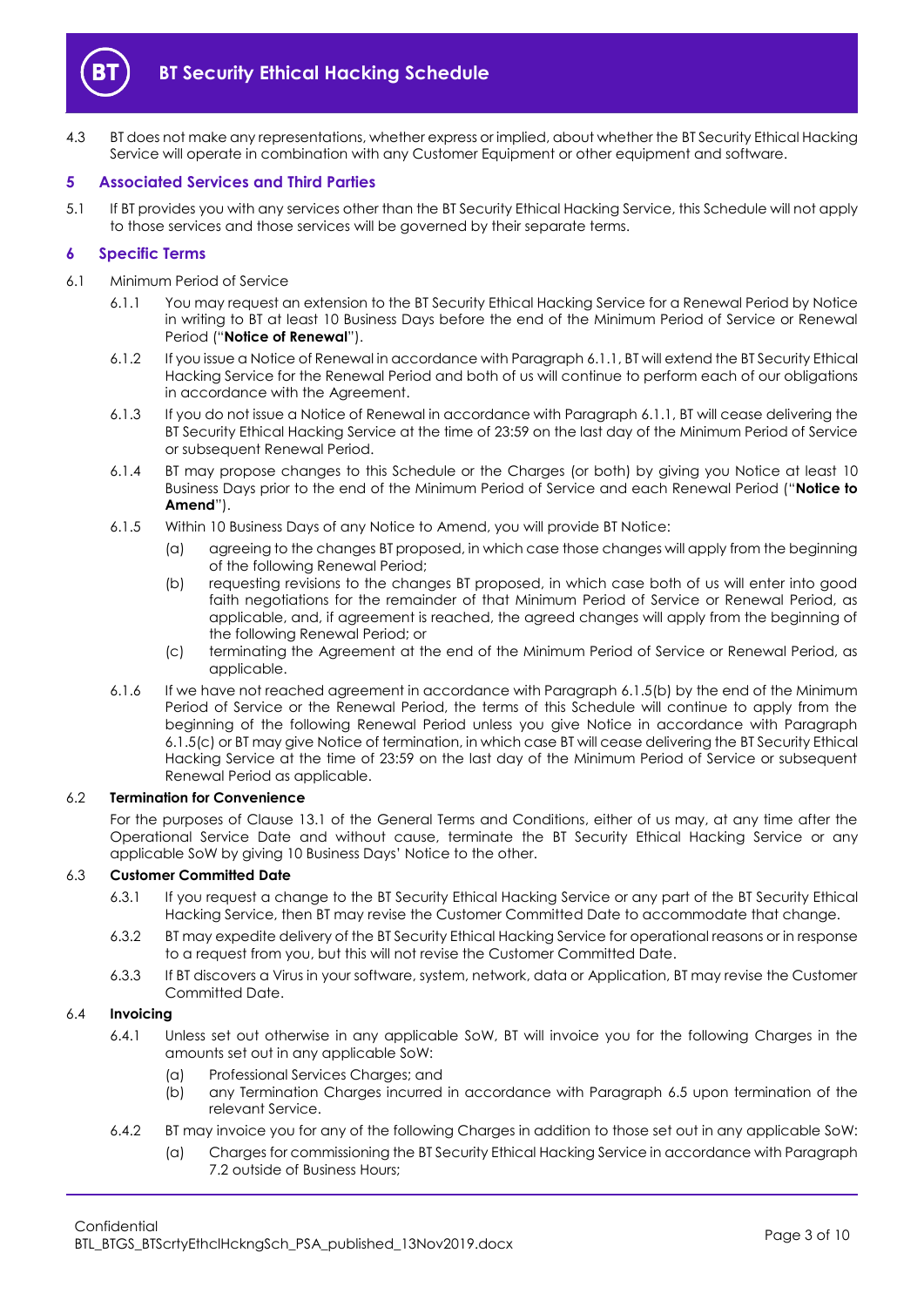

- (b) Charges for expediting provision of the BT Security Ethical Hacking Service at your request after BT has informed you of the Customer Committed Date;
- (c) Charges for Abortive Visits; and
- (d) any other Charges as set out in any applicable SoW or the BT Price List or as otherwise agreed between both of us.

## <span id="page-3-0"></span>6.5 **Cancellation and Termination Charges**

## 6.5.1 **Cancellation Charges**

For the purposes of Clause 5 of the General Terms and Conditions, if you cancel a SoW, or part of it, any time before the Operational Service Date you will pay BT the Cancellation Charges as set out below:

- (a) any costs reasonably incurred by BT in preparing to deliver the BT Security Ethical Hacking Service; and
- (b) any charges reasonably incurred by BT from a supplier as a result of your cancellation of the BT Security Ethical Hacking Service.

#### 6.5.2 **Termination Charges**

If you terminate the Agreement or the BT Security Ethical Hacking Service for convenience in accordance with Clause 13.1 of the General Terms and Conditions you will pay BT:

- (a) all outstanding Charges for service rendered;
- (b) any additional amounts due under the Agreement;
- (c) any other Charges as set out in any applicable SoW; and
- (d) any charges reasonably incurred by BT from a supplier as a result of the early termination.
- 6.5.3 BT will refund to you any money you have paid in advance after deducting any Charges or other payments due to BT under the Agreement.

#### <span id="page-3-1"></span>6.6 **Service Amendment**

- 6.6.1 You may request, by giving BT Notice, a change to:
	- (a) an SoW for the BT Security Ethical Hacking Service (or part of an SoW) at any time before the applicable Operational Service Date; or
	- (b) the BT Security Ethical Hacking Service at any time after the Operational Service Date.
- 6.6.2 If you request a change in accordance with Paragrap[h 6.6.1](#page-3-1), except where a change results from BT's failure to comply with its obligations under the Agreement, BT will, within a reasonable time, provide you with a written estimate, including:
	- (a) the likely time required to deliver the changed BT Security Ethical Hacking Service; and
	- (b) any changes to the Charges due to the changed BT Security Ethical Hacking Service.
- 6.6.3 BT has no obligation to proceed with any change that you request in accordance with Paragrap[h 6.6.1,](#page-3-1)  unless and until the necessary changes to the Charges, implementation timetable and any other relevant terms of the Agreement to take account of the change are agreed between both of us in writing.
- 6.6.4 If BT changes a BT Security Ethical Hacking Service prior to the Operational Service Date because you have not fulfilled your obligations under the Agreement or you have given BT incomplete or inaccurate information or less than 10 Business Days' Notice to delay the vulnerability assessments, BT may, acting reasonably, apply additional Charges.

## 6.7 **Limitation of Liability**

In addition to the wording in Clause 14 of the General Terms and Conditions, the following will apply:

- 6.7.1 You authorise BT and BT Personnel to perform the ethical hacking acts as part of the BT Security Ethical Hacking Service as legal acts that are not committed with any criminal, malicious, damaging or other detrimental intent or purpose.
- 6.7.2 You will not file or permit any person to file any criminal or civil complaints or initiate any criminal or civil procedures against BT or BT Personnel for the performance of the BT Security Ethical Hacking Service.
- 6.7.3 BT will not be liable for any financial or reputational damage, government or regulatory action and any other detrimental consequence that you suffer as a result of any criminal or civil proceedings, or BT's delivery and/or your use of the BT Security Ethical Hacking Service.
- 6.7.4 You are liable for and will fully indemnify, keep indemnified and hold harmless BT against all Claims, losses, costs and liabilities brought by any third parties (including your employees, workers or contractors) against BT arising out of BT's delivery and/or your use of the BT Security Ethical Hacking Service.
- 6.7.5 BT will not be liable for any losses or damages that result from a Transmitted Virus that is present on the Customer Equipment, Application, your software, system, data and network or for any other failure of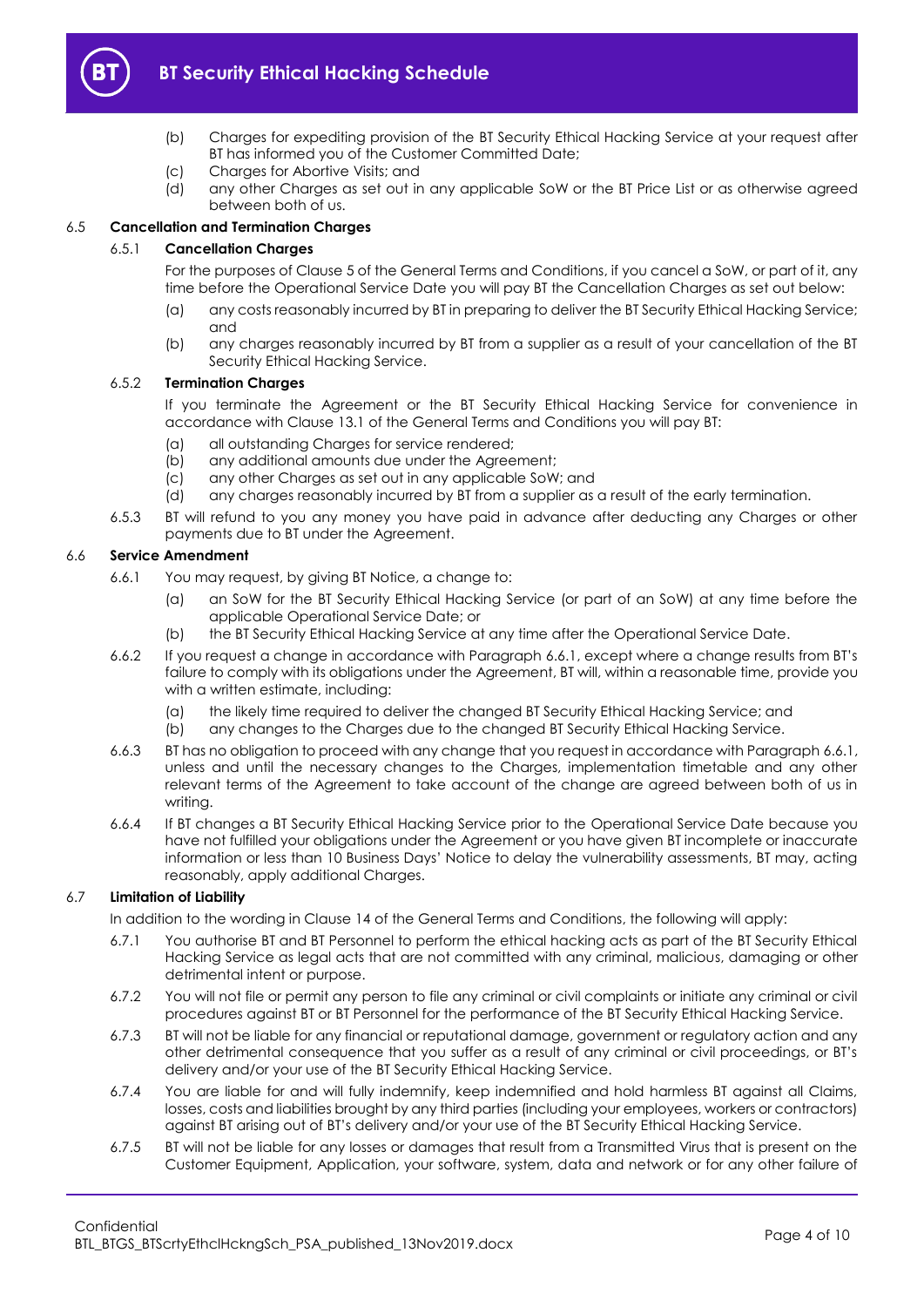

the Customer Equipment Application, your software, system, data or network that is not caused by the performance of the Service.

#### <span id="page-4-0"></span>6.8 **BT Personnel**

- 6.8.1 BT will perform the Service using BT employees that BT considers to be suitably qualified ("**BT Personnel**").
- 6.8.2 BT may vary the BT Personnel to meet BT's business needs and the personal needs of the BT Personnel and will give you reasonable notice.
- 6.8.3 BT will direct, control and supervise the work performed by the BT Personnel in accordance with BT's conditions of employment that apply to the Personnel.
- 6.8.4 BT may replace BT Personnel that are not reasonably acceptable to you where:
	- (a) you ask BT to; and
	- (b) where alternative BT Personnel are available.
- 6.8.5 Nothing in this Agreement will prevent BT from assigning any BT Personnel to provide similar services for third parties or in any way restrict BT's use of the BT Personnel.
- 6.8.6 You will not take any disciplinary action against, deal with any grievance raised by, or grant any absence or leave requests from, the BT Personnel, and will refer any such management issues to BT.
- 6.8.7 Where the BT Security Ethical Hacking Service is provided on your premises, you will:
	- (a) comply with all reasonable health and safety rules and regulations and reasonable security requirements relating to the health, safety and welfare of the Personnel;
	- (b) will not act in a way inconsistent with BT remaining the employer of the BT Personnel and comply with all relevant employment legislation as it applies between you and the BT Personnel;
	- (c) You will at BT's reasonable request, promptly at no charge to BT, provide adequate office accommodation, facilities and other office support that BT requires for the effective performance of the Service; and

#### 6.9 **Service Exclusions**

- 6.9.1 BT does not make any representations, whether express or implied, about whether the BT Security Ethical Hacking Service will identify all Vulnerabilities or lead to specific result or outcome.
- 6.9.2 BT will have no responsibility for any disruption to Customer Equipment, network, system, Application and any data being tested, except to provide reasonable information about the tests performed.

#### 6.10 **Acceptable Use**

- 6.10.1 If the Customer does not comply with the Acceptable Use Policy, the Customer will be liable for any Claims, losses, costs or liabilities that BT incurs as a result.
- 6.10.2 BT may, where there is a serious breach of the Acceptable Use Policy, report the Customer and provide the Customer's personal information, including Personal Data, to the relevant law enforcement agency.
- 6.10.3 BT may restrict or suspend the Service if the Customer does not follow the Acceptable Use Policy.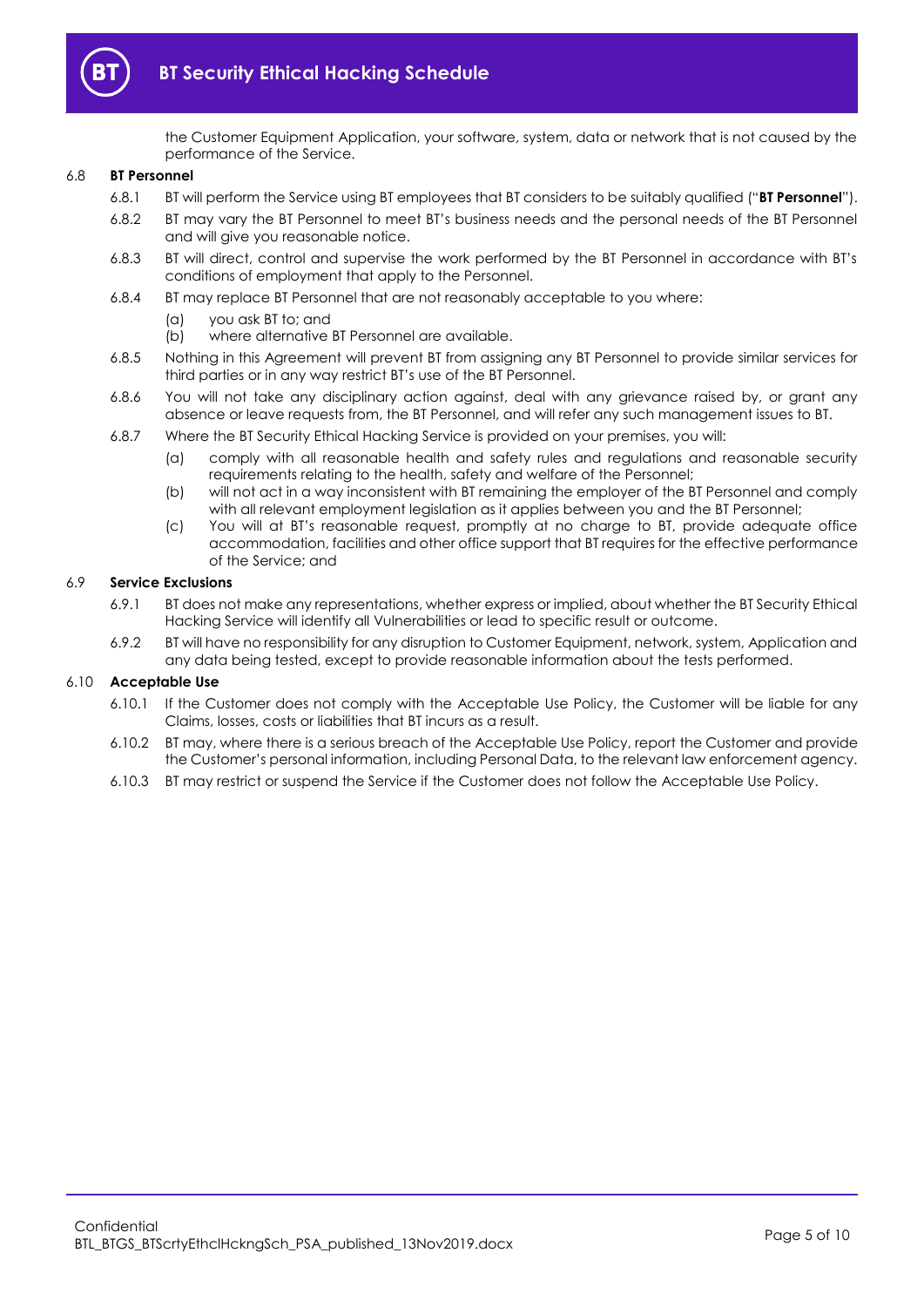

## <span id="page-5-0"></span>**Part B – Service Delivery and Management**

### <span id="page-5-1"></span>**7 BT's Obligations**

#### 7.1 **Service Delivery**

Before the Operational Service Date and, where applicable, throughout the provision of the BT Security Ethical Hacking Service, BT will:

- 7.1.1 will provide you with contact details for the BT Contact;
- 7.1.2 will comply with all reasonable health and safety rules and regulations and reasonable security requirements that apply at the Site(s) and that you have notified to BT in writing, but BT will not be liable if, as a result of any such compliance, BT is in breach of any of its obligations under this Agreement;
- 7.1.3 will provide you with a Customer Committed Date and will use reasonable endeavours to meet any Customer Committed Date but all dates are estimates; and
- 7.1.4 use BT Personnel that BT reasonably considers to be suitably qualified to deliver the Service.

#### <span id="page-5-3"></span>7.2 **Commissioning of the Service**

Before the Operational Service Date, BT will:

- 7.2.1 BT will agree with you on the scope of work that BT will provide as part of the BT Security Hacking Service as set out in the relevant SoW;
- 7.2.2 BT will attend a kick off meeting with the Customer Contact to discuss and obtain information required to commission the BT Security Ethical Hacking Service; and
- 7.2.3 BT will confirm to you the Operational Service Date.

#### 7.3 **During Operation**

On and from the Operational Service Date, BT will provide you with the BT Ethical Hacking Service as set out in this Schedule.

#### 7.4 **The End of the Service**

On termination of the BT Security Ethical Hacking Service by either of us, BT:

- 7.4.1 may disconnect and remove any BT Equipment (including any testing tools) located at the Site(s);
- 7.4.2 may delete any Content; and
- 7.4.3 will terminate your access to the portal.

#### <span id="page-5-2"></span>**8 Your Obligations**

#### 8.1 **Service Delivery**

Before the Operational Service Date and, where applicable, throughout the provision of the BT Security Ethical Hacking Service, you will:

- 8.1.1 provide BT with the names and contact details of the Customer Contact, but BT may also accept instructions from a person who BT reasonably believes is acting with your authority;
- 8.1.2 provide BT with any information reasonably required without undue delay;
- 8.1.3 provide BT with physical and logical access to any Site(s), network, equipment, applications, policy, systems, information, people and facilities (as applicable) during Business Hours, or as otherwise agreed between the both of us in writing, to enable BT to set up and provide the BT Security Ethical Hacking Service;
- 8.1.4 complete any preparation activities that BT may request to enable you to receive the BT Security Ethical Hacking Service (such as for example providing BT with authorisation and access to Customer Equipment and facilities promptly and in accordance with any reasonable timescales;
- 8.1.5 provide BT with Notice of any health and safety rules and regulations and security requirements that apply at the Site(s);
- <span id="page-5-4"></span>8.1.6 in jurisdictions where an employer (or any other person who receives the BT Security Ethical Hacking Service) is legally required to make a disclosure to its employees or Users:
	- (a) inform your employees and Users that as part of the BT Security Ethical Hacking Service being delivered by BT, BT may monitor and report to you on the use of any targeted applications by them;
	- (b) ensure that your employees and Users have consented or are deemed to have consented to such monitoring and reporting (if such consent is legally required); and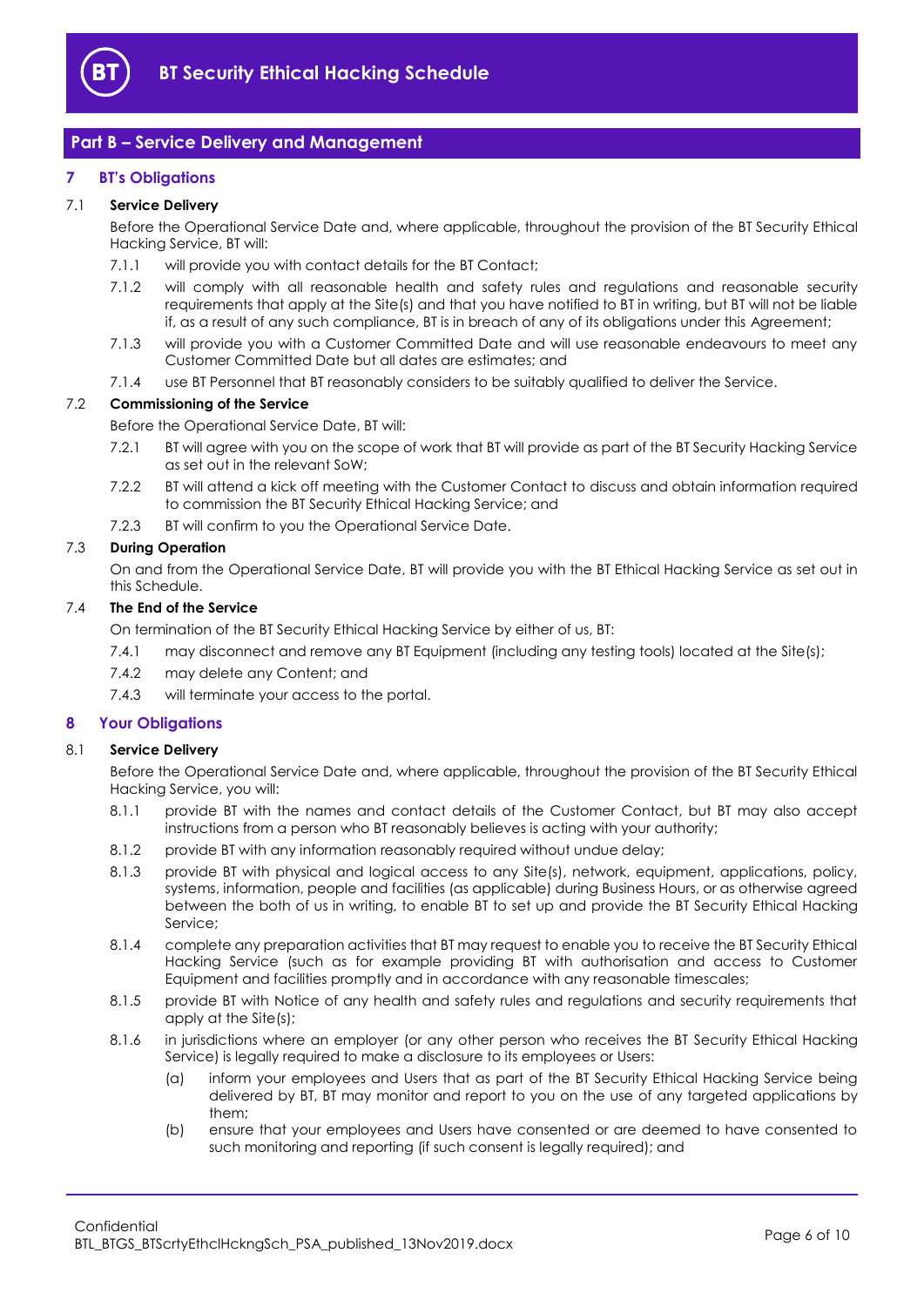

- (c) agree that BT will not be liable for any failure by you to comply with this Paragraph [8.1.6,](#page-5-4) you will be liable to BT for any Claims, losses, costs or liabilities incurred or suffered by BT due to your failure to comply with this Paragrap[h 8.1.6.](#page-5-4)
- 8.1.7 ensure that you have the applicable service, Application, network, data or equipment available to be tested by BT;
- 8.1.8 attend and participate in a kick off meeting with BT to discuss and provide to BT information required to commission the BT Security Ethical Hacking Service;
- 8.1.9 undertake all appropriate backups (such as backup of your system data, programs, configuration files, security data, identification, authentication, access control, accounting and audit, source files and operating system configuration parameters as applicable);
- 8.1.10 inform your employees, subcontractors, and any other concerned parties about any planned testing activities and obtain any necessary prior consents;
- 8.1.11 ensure that you obtain all prior written authorisations required for BT to perform testing and assessments of any third party assets, equipment, people, applications, and systems, and, if requested by BT, provide a copy of such written authorisations to BT; and
- 8.1.12 fulfil any prerequisites as set out in the SoW.

## 8.2 **During Operation**

On and from the Operational Service Date, you will:

- 8.2.1 ensure that the Customer Contact reports incidents relating to the BT Security Ethical Hacking Service to the BT Contact using the agreed reporting procedures, and ensure the Customer Contact is available for all subsequent Incident management communications;
- 8.2.2 monitor and maintain any Customer Equipment, Applications, network, systems or data connected to or used in connection with a BT Security Ethical Hacking Service;
- 8.2.3 ensure that any Customer Equipment, Application, data, system, network, and facilities (as applicable) that is connected to or used with the BT Security Ethical Hacking Service is:
	- (a) approved and used in accordance with relevant instructions, standards, and Applicable Law and any safety and security procedures applicable to the use of that Customer Equipment, Application, system, data, network or facilities; and
	- (b) is adequately separate from your production environment and managed to minimise impact to the production environment;
- 8.2.4 restore any back-ups required to return any of your applicable operational system, data, software, Application, network to its original state;
- 8.2.5 comply with any applicable business recovery regulatory guidelines (such as the SEC, SOX and CBFA guidelines);
- 8.2.6 duplicate and store Content you wish to keep on other devices not connected with the BT Security Ethical Hacking Service. BT will not be responsible if any Content is lost or deleted; and
- 8.2.7 ensure that you use any reasonable means to mitigate any disruption that may be caused by the testing undertaken as part of the BT Security Ethical Hacking Service.

## 8.3 **The End of the Service**

On termination of the BT Security Ethical Hacking Service by either of us, you will:

- 8.3.1 provide BT with all reasonable assistance necessary to remove BT Equipment from the Site(s);
- 8.3.2 disconnect any Customer Equipment from BT Equipment located at the Site(s);
- 8.3.3 not dispose of or use BT Equipment other than in accordance with BT's written instructions or authorisation;
- 8.3.4 arrange for any BT Equipment located at the Site(s) to be returned to BT; and
- 8.3.5 be liable for any reasonable costs of recovery that BT incurs in recovering the BT Equipment.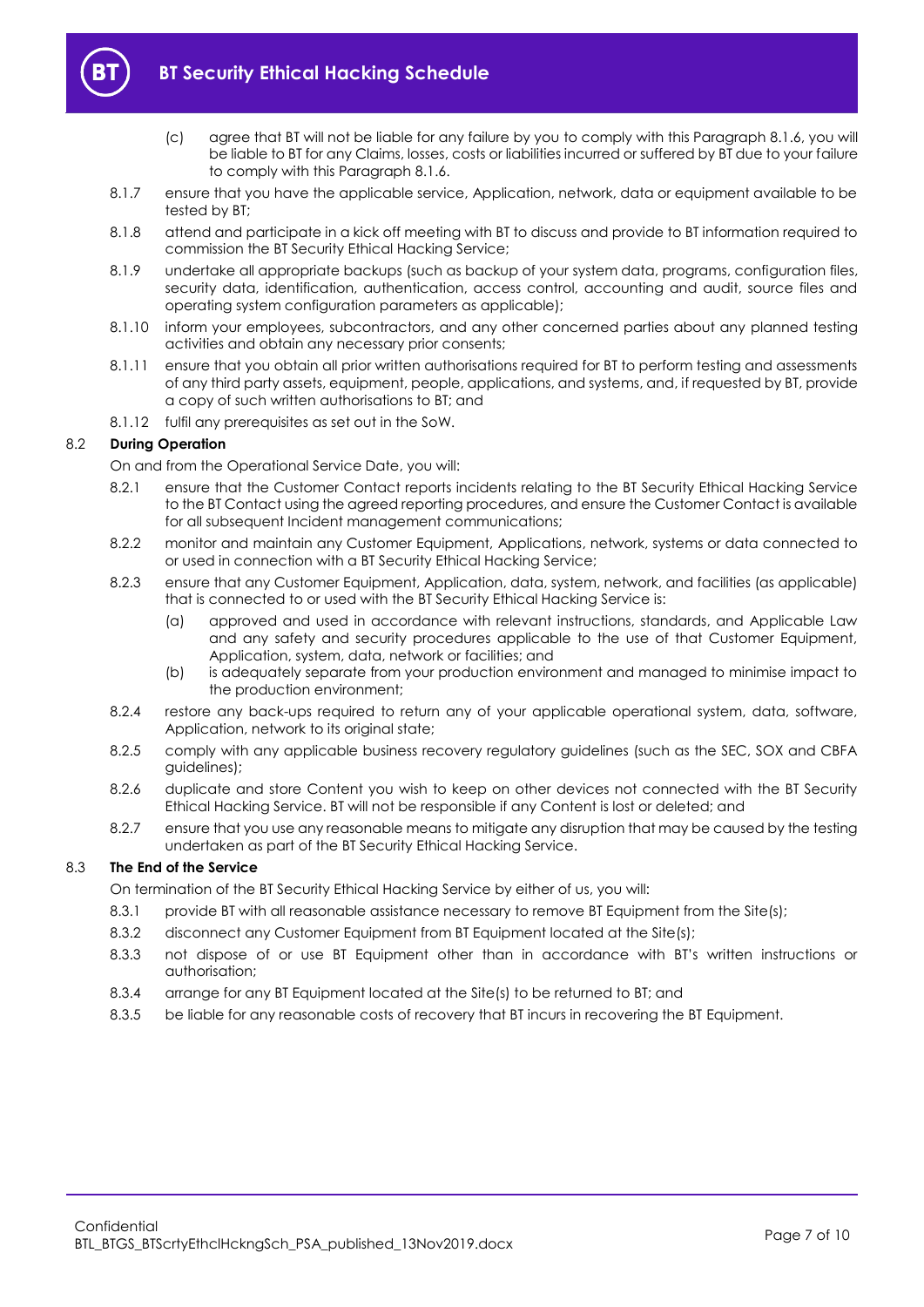

## <span id="page-7-0"></span>**Part C – Service Levels**

## <span id="page-7-1"></span>**9 Service Care Levels**

There are no Service Levels for this BT Security Ethical Hacking Service.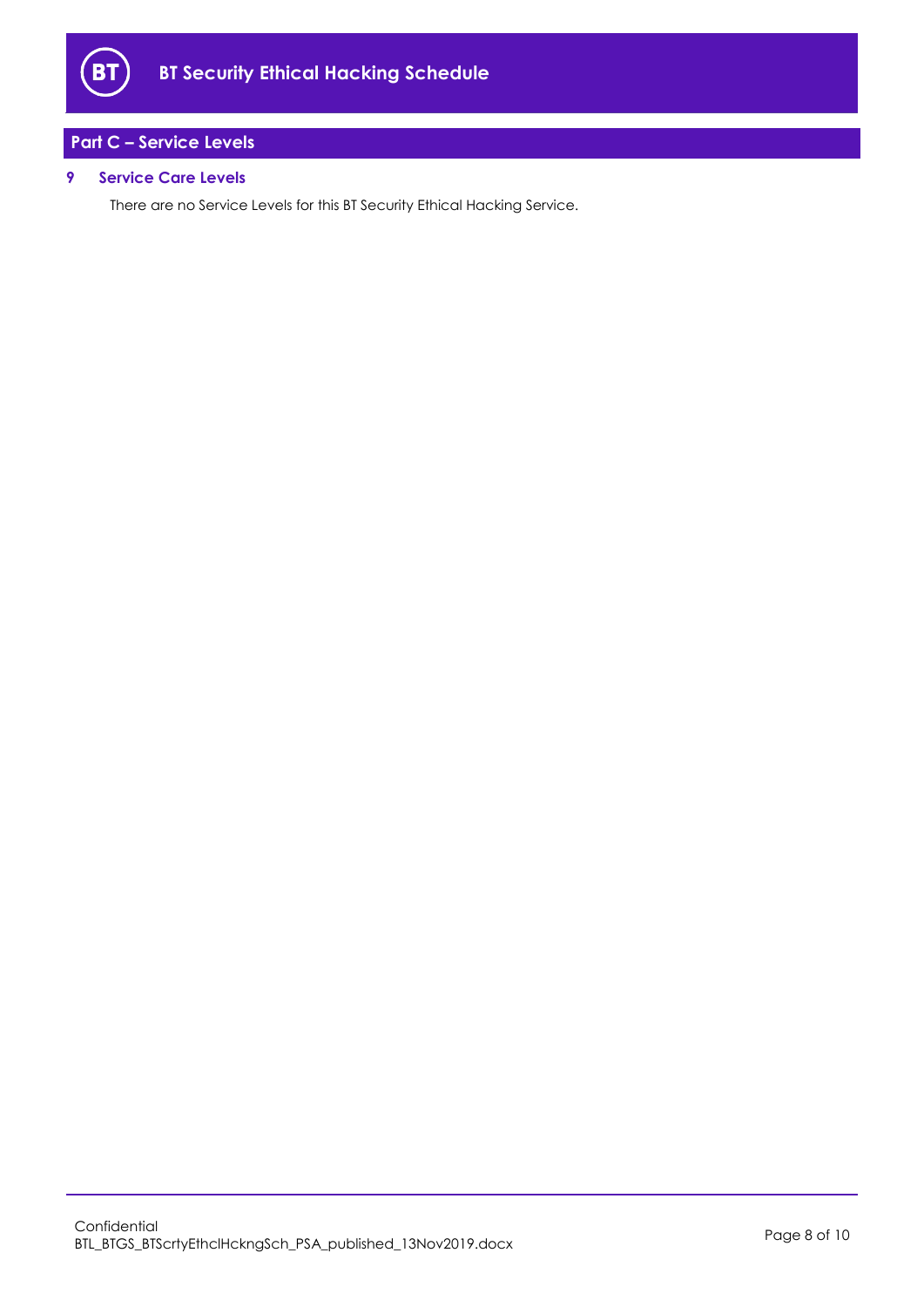

## <span id="page-8-0"></span>**Part D – Defined Terms**

#### <span id="page-8-1"></span>**10 Defined Terms**

In addition to the defined terms in the General Terms and Conditions, capitalised terms in this Schedule will have the below meanings (and in the case of conflict between these defined terms and the defined terms in the General Terms and Conditions, these defined terms will take precedence for the purposes of this Schedule). BT has repeated some definitions in this Schedule that are already defined in the General Terms and Conditions. This is to make it easier for you to find the definitions when reading this Schedule.

"**Abortive Visit**" means a visit (on premise or remotely) where BT is not able to access the Site, system, network, data, information, policy, Application or software due to failure or delay by you.

"**Acceptable Use Policy**" means specific rules that the Customer has to follow when using the Services. The Customer can find the policy at [www.bt.com/acceptableuse](http://www.bt.com/acceptableuse) (or any other online address that BT may advise). "**Application**" or "**app**" means an application program or a computer program used by you or that you provide to BT in connection with a BT Security Ethical Hacking Service.

"**Assume Breach**" means the Service Option that verifies that protection, detection and response mechanisms are implemented properly by focusing to identify and addressing gaps in:

- (a) detection of attack and penetration;
- (b) response to attack and penetration;
- (c) recovery from data leakage, tampering or compromise; and
- (d) prevention of future attacks and penetration.

"**BT Contact**" means the BT representative that you will be able to contact to submit service requests, report Incidents and ask questions about the BT Security Ethical Hacking Service.

"**BT Price List**" means the document containing a list of BT's charges and terms that may be accessed at: [www.bt.com/pricing](http://www.bt.com/pricing) (or any other online address that BT may advise you).

"**BT Personnel**" has the meaning given in Paragraph [6.8.1.](#page-4-0)

"**BT Security Ethical Hacking Service**" has the meaning given in Paragraph [1.](#page-1-2)

"**Business Hours**" means between the hours of 0800 and 1700 in a Business Day.

"**Cancellation Charges**" means any compensatory charges payable by the Customer to BT on cancellation of an Order in accordance with Clause 5 of the General Terms and Conditions and as set out in this Schedule.

"**Content**" means applications, data, information (including emails), video, graphics, sound, music, photographs, software or any other material.

"**Customer Committed Date**" means the date provided by BT on which delivery of the BT Security Ethical Hacking Service (or each part of the BT Security Ethical Hacking Service, including to each Site) is due to start.

"**Customer Contact**" means any individuals authorised to act on your behalf for BT Security Ethical Hacking Service management matters.

"**Customer Equipment**" means any equipment including any Purchased Equipment or any software, other than BT Equipment, used by you in connection with a BT Security Ethical Hacking Service.

"**Denial of Service Vulnerability Assessment**" means the testing to identify Vulnerabilities in Internet facing infrastructure and web application(s) which could lead to a denial of service condition.

"**Final Report**" means the report that BT provides to you within 10 Business Days after the date that BT completes the testing and contains all Vulnerabilities that BT identified during the testing.

"**Firewall Policy Review**" means the review of your firewall rules and configuration for conformance with your IT Requirements and BT identified best practice.

"**General Terms and Conditions**" means Clauses 1 to 20 of the Products and Services Agreement.

"**Host Configuration Review**" means the host based diagnostics that BT performs against hosts within your network.

"**Incident**" means an unplanned interruption to, or a reduction in the quality of, the BT Security Ethical Hacking Service or particular element of the BT Security Ethical Hacking Service.

"**Internet**" means a global system of interconnected networks that use a standard Internet Protocol to link devices worldwide.

"**Minimum Period of Service**" means a period of consecutive days or months as set in any applicable SoW which begins on the Operational Service Date.

"**Mobile Application Vulnerability Assessment**" means the testing for Vulnerabilities in your mobile Applications. "**Network Vulnerability Assessment**" means the testing for Vulnerabilities that BT performs in your fixed wired network.

"**Notice**" means any notice to be given by one of us to the other under the Agreement in accordance with Clause 17 of the General Terms and Conditions.

"**Notice of Renewal**" has the meaning given in Paragraph [6.6.1.](#page-3-1)

"**Notice to Amend**" has the meaning given in Paragraph [6.1.4.](#page-2-5)